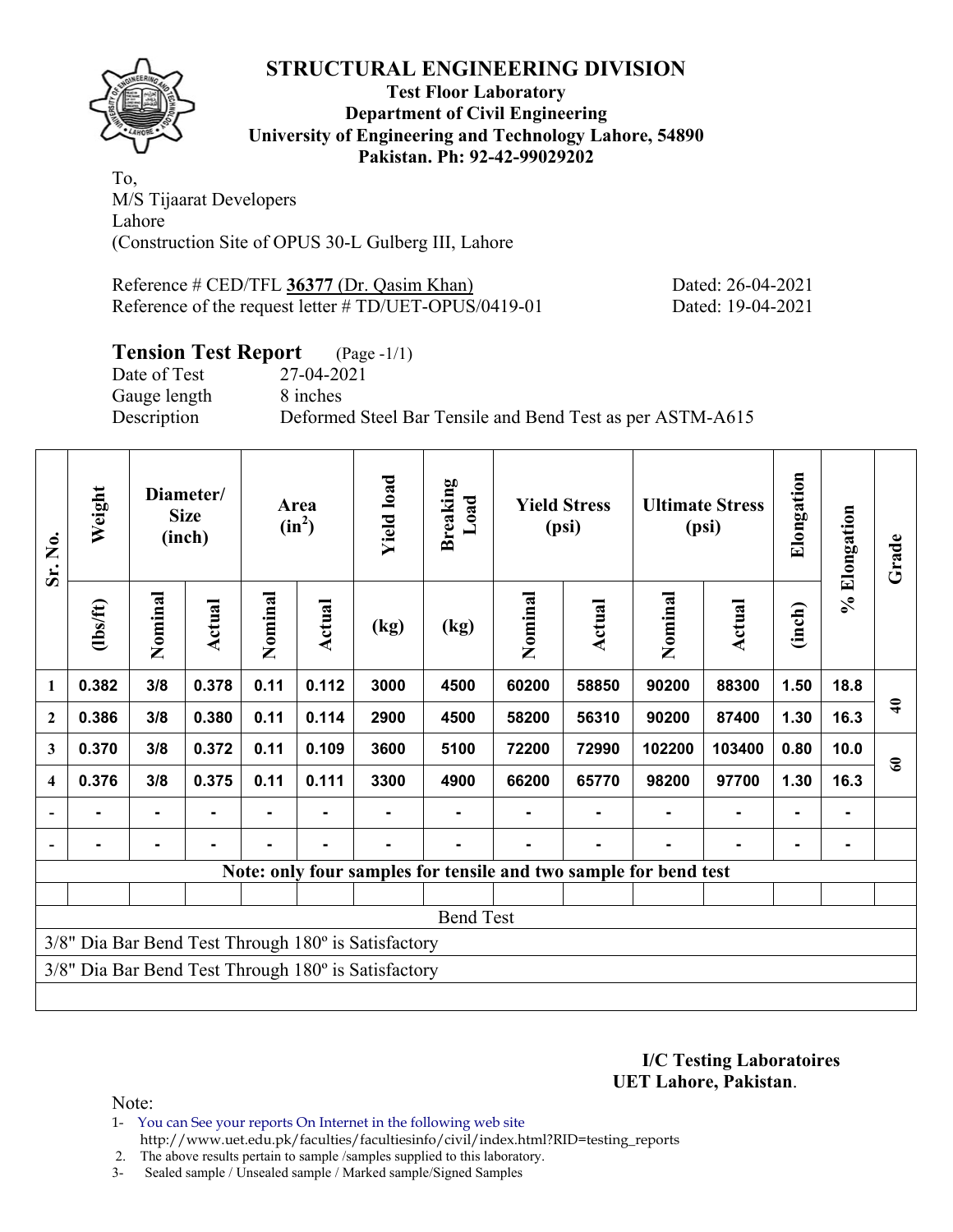

#### **Test Floor Laboratory Department of Civil Engineering University of Engineering and Technology Lahore, 54890 Pakistan. Ph: 92-42-99029202**

To, M/S Khalid Overseas Corporation Sialkot

| Reference # CED/TFL 36378 (Dr. Qasim Khan) |  |  |
|--------------------------------------------|--|--|
| Reference of the request letter $\#$ Nil   |  |  |

Dated: 26-04-2021 Dated: 26-04-2021

## **Tension Test Report** (Page -1/1) Date of Test 27-04-2021 Gauge length 8 inches Description Deformed Steel Bar Tensile and Bend Test as per ASTM-A615

| Sr. No.        | Weight                                        |                   | Diameter/<br><b>Size</b> |         | Area<br>$(in^2)$ | <b>Yield load</b> | <b>Breaking</b><br>Load |         | <b>Yield Stress</b><br>(psi)                                    |         | <b>Ultimate Stress</b><br>(psi) | Elongation | % Elongation   | Remarks |
|----------------|-----------------------------------------------|-------------------|--------------------------|---------|------------------|-------------------|-------------------------|---------|-----------------------------------------------------------------|---------|---------------------------------|------------|----------------|---------|
|                | $\frac{2}{10}$                                | Nominal<br>$(\#)$ | Actual<br>(inch)         | Nominal | <b>Actual</b>    | (kg)              | (kg)                    | Nominal | <b>Actual</b>                                                   | Nominal | Actual                          | (inch)     |                |         |
| 1              | 0.367                                         | $\mathbf{3}$      | 0.370                    | 0.11    | 0.108            | 3700              | 4800                    | 74200   | 75680                                                           | 96200   | 98200                           | 1.00       | 12.5           |         |
| $\mathbf{2}$   | 0.368                                         | 3                 | 0.371                    | 0.11    | 0.108            | 3700              | 4800                    | 74200   | 75360                                                           | 96200   | 97800                           | 1.10       | 13.8           |         |
|                |                                               | ۰                 |                          | ۰       |                  |                   | ٠                       |         |                                                                 |         | $\blacksquare$                  |            | ٠              |         |
| $\overline{a}$ |                                               | $\blacksquare$    |                          |         | -                |                   |                         |         |                                                                 |         |                                 |            | $\blacksquare$ |         |
| $\overline{a}$ |                                               | $\blacksquare$    |                          |         |                  |                   |                         |         |                                                                 |         |                                 |            | ۰              |         |
| $\overline{a}$ |                                               | $\blacksquare$    |                          |         |                  |                   |                         |         |                                                                 |         |                                 |            | $\blacksquare$ |         |
|                |                                               |                   |                          |         |                  |                   |                         |         | Note: only two samples for tensile and one sample for bend test |         |                                 |            |                |         |
|                |                                               |                   |                          |         |                  |                   |                         |         |                                                                 |         |                                 |            |                |         |
|                |                                               |                   |                          |         |                  |                   | <b>Bend Test</b>        |         |                                                                 |         |                                 |            |                |         |
|                | #3 Bar Bend Test Through 180° is Satisfactory |                   |                          |         |                  |                   |                         |         |                                                                 |         |                                 |            |                |         |
|                |                                               |                   |                          |         |                  |                   |                         |         |                                                                 |         |                                 |            |                |         |
|                |                                               |                   |                          |         |                  |                   |                         |         |                                                                 |         |                                 |            |                |         |

#### **I/C Testing Laboratoires UET Lahore, Pakistan**.

Note:

1- You can See your reports On Internet in the following web site http://www.uet.edu.pk/faculties/facultiesinfo/civil/index.html?RID=testing\_reports

2. The above results pertain to sample /samples supplied to this laboratory.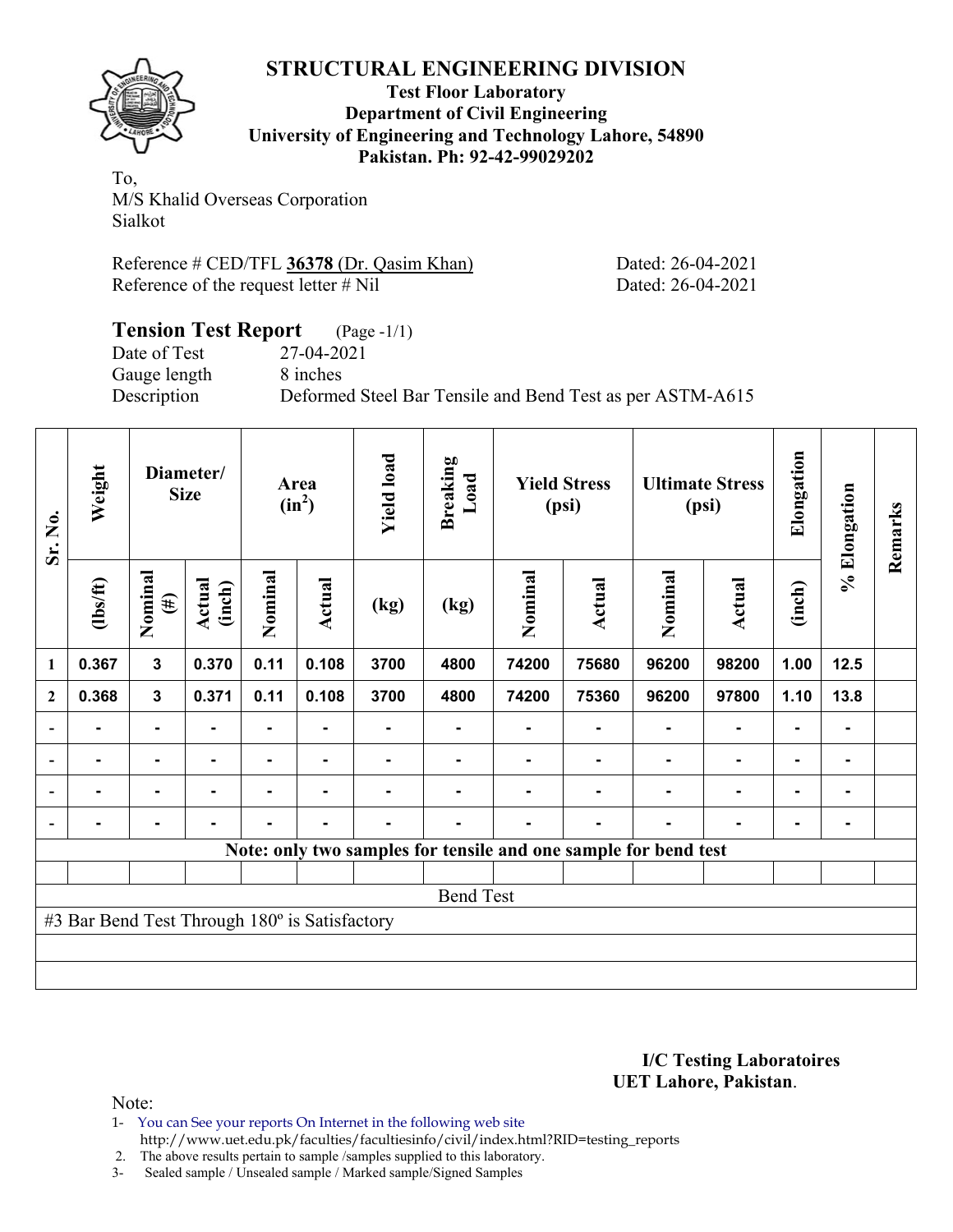

**Test Floor Laboratory Department of Civil Engineering University of Engineering and Technology Lahore, 54890 Pakistan. Ph: 92-42-99029202** 

To, M/S Haris & Company Lahore (NRO Coverge 2020 Project – Site ID: LHR5851)

Reference # CED/TFL 36379 (Dr. Qasim Khan) Dated: 26-04-2021 Reference of the request letter # 0013 Dated: 21-04-2021

#### **Tension Test Report** (Page -1/1) Date of Test 27-04-2021 Gauge length 8 inches Description Deformed Steel Bar Tensile and Bend Test as per ASTM-A615

| Sr. No.        | Weight   |                | Diameter/<br><b>Size</b><br>(mm) |         | Area<br>$(in^2)$ | <b>Yield load</b>                                   | <b>Breaking</b><br>Load                                         |         | <b>Yield Stress</b><br>(psi) |                | <b>Ultimate Stress</b><br>(psi) |                | % Elongation | Remarks |
|----------------|----------|----------------|----------------------------------|---------|------------------|-----------------------------------------------------|-----------------------------------------------------------------|---------|------------------------------|----------------|---------------------------------|----------------|--------------|---------|
|                | (1bs/ft) | Nominal        | Actual                           | Nominal | Actual           | (kg)                                                | (kg)                                                            | Nominal | Actual                       | Nominal        | <b>Actual</b>                   | (inch)         |              |         |
| $\mathbf{1}$   | 0.370    | 10             | 9.45                             | 0.12    | 0.109            | 3400                                                | 4600                                                            | 62464   | 68910                        | 84510          | 93300                           | 1.40           | 17.5         |         |
|                |          | $\blacksquare$ |                                  |         |                  |                                                     |                                                                 |         |                              |                |                                 | $\blacksquare$ |              |         |
|                |          | $\blacksquare$ |                                  |         |                  |                                                     |                                                                 |         |                              |                | $\blacksquare$                  | ۰              |              |         |
| $\blacksquare$ |          | ۰              |                                  |         |                  |                                                     |                                                                 |         |                              |                | $\blacksquare$                  | $\blacksquare$ | -            |         |
|                | ۰        | ۰              | -                                | ٠       | ٠                |                                                     |                                                                 |         |                              | $\blacksquare$ | $\blacksquare$                  | ۰              | ۰            |         |
|                |          | ٠              |                                  |         | ٠                |                                                     |                                                                 |         |                              |                | $\blacksquare$                  | $\blacksquare$ | -            |         |
|                |          |                |                                  |         |                  |                                                     | Note: only one samples for tensile and one sample for bend test |         |                              |                |                                 |                |              |         |
|                |          |                |                                  |         |                  |                                                     |                                                                 |         |                              |                |                                 |                |              |         |
|                |          |                |                                  |         |                  |                                                     | <b>Bend Test</b>                                                |         |                              |                |                                 |                |              |         |
|                |          |                |                                  |         |                  | 10mm Dia Bar Bend Test Through 180° is Satisfactory |                                                                 |         |                              |                |                                 |                |              |         |
|                |          |                |                                  |         |                  |                                                     |                                                                 |         |                              |                |                                 |                |              |         |
|                |          |                |                                  |         |                  |                                                     |                                                                 |         |                              |                |                                 |                |              |         |

**I/C Testing Laboratoires UET Lahore, Pakistan**.

- 1- You can See your reports On Internet in the following web site http://www.uet.edu.pk/faculties/facultiesinfo/civil/index.html?RID=testing\_reports
- 2. The above results pertain to sample /samples supplied to this laboratory.
- 3- Sealed sample / Unsealed sample / Marked sample/Signed Samples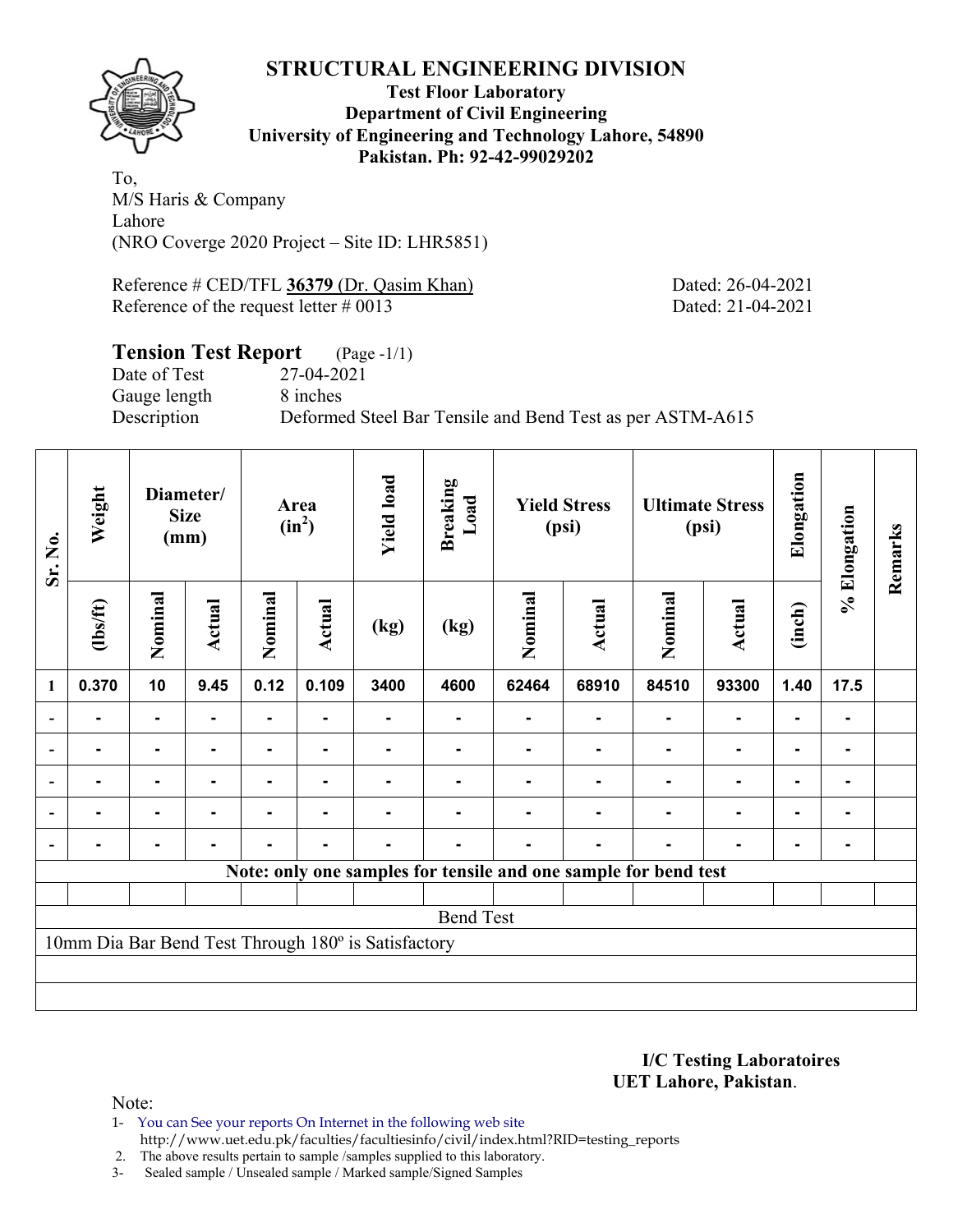

**Test Floor Laboratory Department of Civil Engineering University of Engineering and Technology Lahore, 54890 Pakistan. Ph: 92-42-99029202** 

To, Manager Construction N-I Allied Bank Sukh Chayn Garden Branch Lahore

Reference # CED/TFL 36381 (Dr. Qasim Khan) Dated: 26-04-2021 Reference of the request letter # KLP/Engg-Cell/Al/2021/2409 Dated: 24-04-2021

## **Tension Test Report** (Page -1/1)

Gauge length 8 inches

Date of Test 27-04-2021 Description Deformed Steel Bar Tensile and Bend Test as per ASTM-A615

| Sr. No.          | Weight                                        |                   | Diameter/<br><b>Size</b> |                | Area<br>$(in^2)$ | <b>Yield load</b> | <b>Breaking</b><br>Load |         | <b>Yield Stress</b><br>(psi) |                                                                 | <b>Ultimate Stress</b><br>(psi) | Elongation     | % Elongation | Remarks           |
|------------------|-----------------------------------------------|-------------------|--------------------------|----------------|------------------|-------------------|-------------------------|---------|------------------------------|-----------------------------------------------------------------|---------------------------------|----------------|--------------|-------------------|
|                  | $\frac{2}{10}$                                | Nominal<br>$(\#)$ | Actual<br>(inch)         | Nominal        | Actual           | (kg)              | (kg)                    | Nominal | Actual                       | Nominal                                                         | Actual                          | (inch)         |              |                   |
| $\mathbf{1}$     | 0.395                                         | $\mathbf{3}$      | 0.385                    | 0.11           | 0.116            | 4300              | 5300                    | 86200   | 81560                        | 106200                                                          | 100600                          | 0.80           | 10.0         |                   |
| $\boldsymbol{2}$ | 0.397                                         | $\mathbf{3}$      | 0.386                    | 0.11           | 0.117            | 4400              | 5400                    | 88200   | 83090                        | 108200                                                          | 102000                          | 0.90           | 11.3         | Supreme<br>Mughal |
| $\overline{a}$   |                                               | $\blacksquare$    |                          |                |                  |                   |                         |         |                              |                                                                 | ۰                               | ٠              |              |                   |
| $\blacksquare$   | $\blacksquare$                                | $\blacksquare$    | $\blacksquare$           |                |                  |                   |                         |         |                              |                                                                 | ٠                               | $\blacksquare$ |              |                   |
|                  | $\blacksquare$                                | $\blacksquare$    | ۰.                       | Ξ.             | $\blacksquare$   |                   |                         |         |                              | $\blacksquare$                                                  | ٠                               | $\blacksquare$ |              |                   |
|                  |                                               | $\blacksquare$    | $\blacksquare$           | $\blacksquare$ | $\blacksquare$   |                   |                         |         |                              |                                                                 | ٠                               | $\blacksquare$ |              |                   |
|                  |                                               |                   |                          |                |                  |                   |                         |         |                              | Note: only two samples for tensile and one sample for bend test |                                 |                |              |                   |
|                  |                                               |                   |                          |                |                  |                   |                         |         |                              |                                                                 |                                 |                |              |                   |
|                  |                                               |                   |                          |                |                  |                   | <b>Bend Test</b>        |         |                              |                                                                 |                                 |                |              |                   |
|                  | #3 Bar Bend Test Through 180° is Satisfactory |                   |                          |                |                  |                   |                         |         |                              |                                                                 |                                 |                |              |                   |
|                  |                                               |                   |                          |                |                  |                   |                         |         |                              |                                                                 |                                 |                |              |                   |
|                  |                                               |                   |                          |                |                  |                   |                         |         |                              |                                                                 |                                 |                |              |                   |

**I/C Testing Laboratoires UET Lahore, Pakistan**.

Note:

1- You can See your reports On Internet in the following web site http://www.uet.edu.pk/faculties/facultiesinfo/civil/index.html?RID=testing\_reports

2. The above results pertain to sample /samples supplied to this laboratory.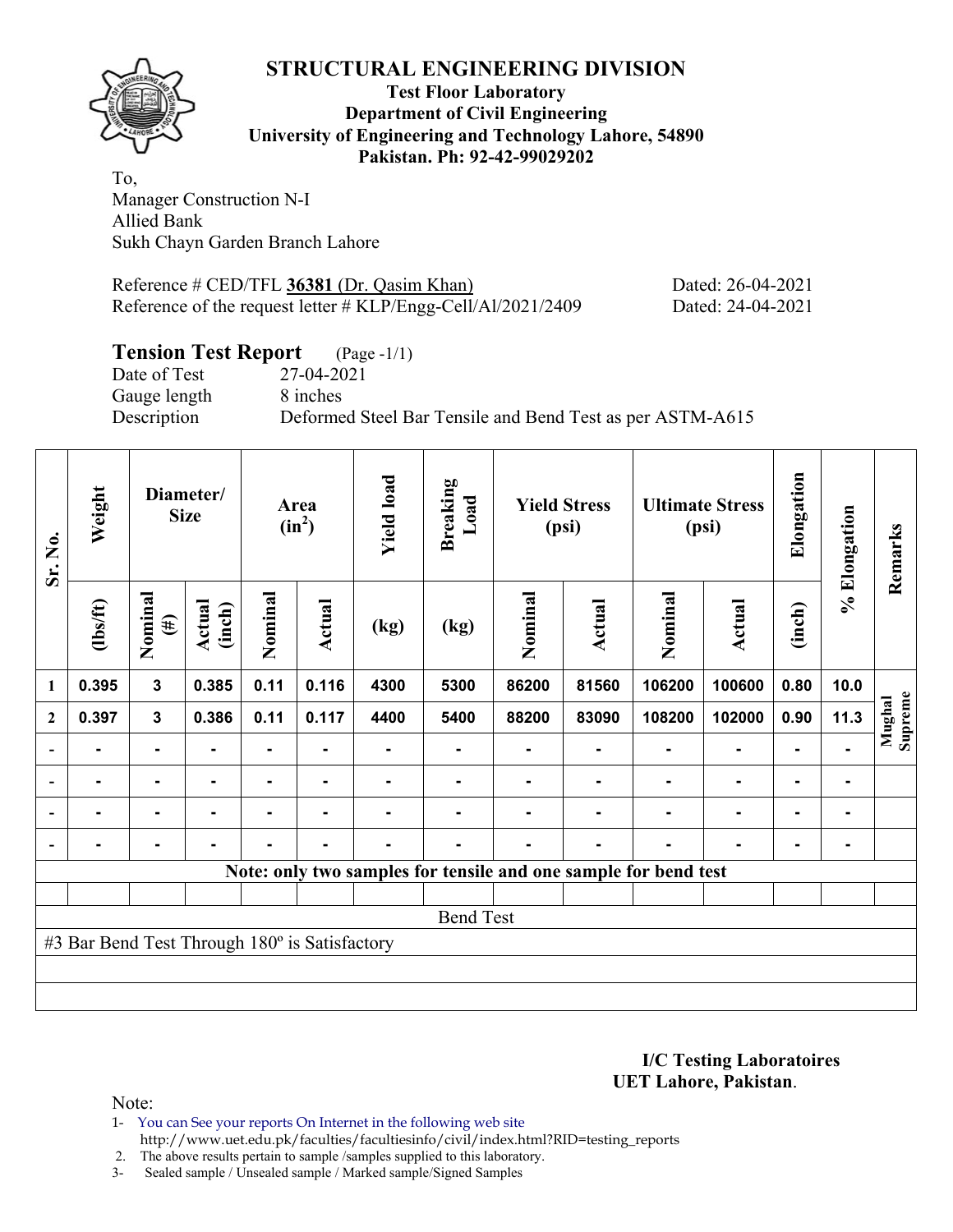

#### **Test Floor Laboratory Department of Civil Engineering University of Engineering and Technology Lahore, 54890 Pakistan. Ph: 92-42-99029202**

To, Resident Engineer NESPAK Establishment of U.E.T Lahore Sub Campus at Narowal – Construction of Boys Hostel (Balance Works) Reference # CED/TFL 36383 (Dr. Qasim Khan) Dated: 26-04-2021 Reference of the request letter # 3863/13/SYA/Labtsting/349 Dated: 24-04-2021

# **Tension Test Report** (Page -1/1)

Date of Test 27-04-2021 Gauge length 8 inches

Description Deformed Steel Bar Tensile and Bend Test as per ASTM-A615

| Sr. No.      | Weight                                        |                          | Diameter/<br>size |                          | Area<br>$(in^2)$         | <b>Yield load</b> | <b>Breaking</b><br>Load |         | <b>Yield Stress</b><br>(psi) |                                                                 | <b>Ultimate Stress</b><br>(psi) | Elongation               | % Elongation                 | Remarks |
|--------------|-----------------------------------------------|--------------------------|-------------------|--------------------------|--------------------------|-------------------|-------------------------|---------|------------------------------|-----------------------------------------------------------------|---------------------------------|--------------------------|------------------------------|---------|
|              | $\frac{2}{10}$                                | Nominal<br>$(\#)$        | Actual<br>(inch)  | Nominal                  | <b>Actual</b>            | (kg)              | (kg)                    | Nominal | Actual                       | Nominal                                                         | <b>Actual</b>                   | (inch)                   |                              |         |
| 1            | 0.384                                         | $\mathbf{3}$             | 0.379             | 0.11                     | 0.113                    | 3500              | 5100                    | 70200   | 68290                        | 102200                                                          | 99500                           | 1.30                     | 16.3                         |         |
| $\mathbf{2}$ | 0.385                                         | $\mathbf{3}$             | 0.380             | 0.11                     | 0.113                    | 3200              | 4800                    | 64200   | 62350                        | 96200                                                           | 93600                           | 1.40                     | 17.5                         |         |
|              |                                               | $\overline{\phantom{0}}$ |                   |                          |                          |                   |                         |         |                              |                                                                 |                                 |                          |                              |         |
|              | $\overline{\phantom{0}}$                      | $\overline{\phantom{a}}$ | $\blacksquare$    | $\overline{\phantom{0}}$ | $\overline{\phantom{a}}$ |                   |                         |         |                              |                                                                 | $\overline{\phantom{a}}$        | $\overline{\phantom{0}}$ | $\qquad \qquad \blacksquare$ |         |
|              |                                               | $\overline{\phantom{0}}$ |                   | $\blacksquare$           |                          |                   |                         |         |                              |                                                                 | $\overline{\phantom{0}}$        | $\overline{\phantom{0}}$ | $\overline{\phantom{0}}$     |         |
|              | $\overline{\phantom{0}}$                      | $\overline{\phantom{0}}$ |                   | -                        | $\overline{\phantom{a}}$ |                   |                         |         |                              |                                                                 | $\blacksquare$                  | $\overline{\phantom{0}}$ | $\qquad \qquad \blacksquare$ |         |
|              |                                               |                          |                   |                          |                          |                   |                         |         |                              | Note: only two samples for tensile and one sample for bend test |                                 |                          |                              |         |
|              |                                               |                          |                   |                          |                          |                   |                         |         |                              |                                                                 |                                 |                          |                              |         |
|              |                                               |                          |                   |                          |                          |                   | <b>Bend Test</b>        |         |                              |                                                                 |                                 |                          |                              |         |
|              | #3 Bar Bend Test Through 180° is Satisfactory |                          |                   |                          |                          |                   |                         |         |                              |                                                                 |                                 |                          |                              |         |
|              |                                               |                          |                   |                          |                          |                   |                         |         |                              |                                                                 |                                 |                          |                              |         |
|              |                                               |                          |                   |                          |                          |                   |                         |         |                              |                                                                 |                                 |                          |                              |         |

**I/C Testing Laboratoires UET Lahore, Pakistan**.

Note:

1- You can See your reports On Internet in the following web site http://www.uet.edu.pk/faculties/facultiesinfo/civil/index.html?RID=testing\_reports

2. The above results pertain to sample /samples supplied to this laboratory.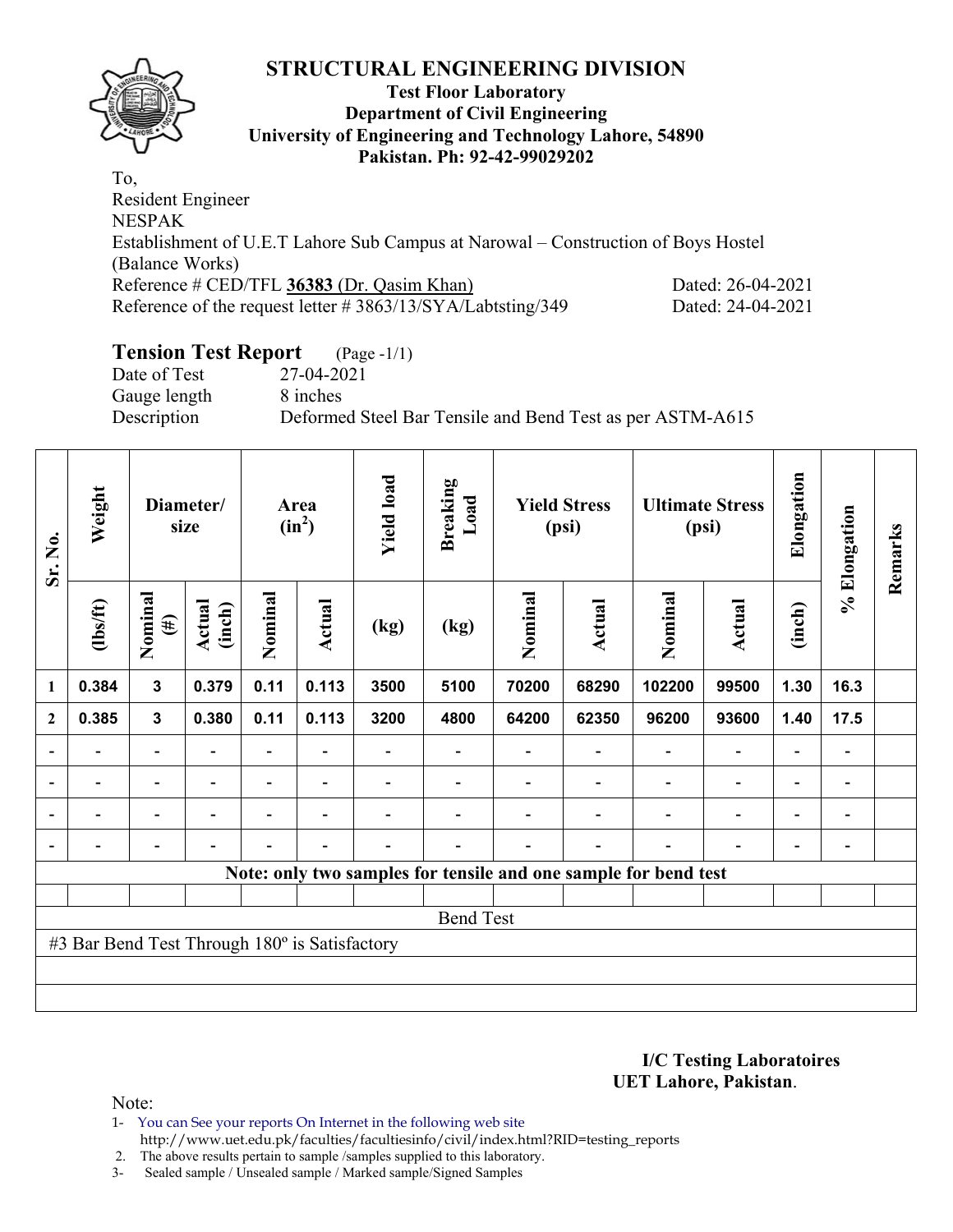

### **Test Floor Laboratory Department of Civil Engineering University of Engineering and Technology Lahore, 54890 Pakistan. Ph: 92-42-99029202**

To, Resident Engineer Amad Anwar & Partners Construction of Plaza No. 31/2 CCA Phase – V, DHA Lahore

| Reference $\#$ CED/TFL 36384 (Dr. Qasim Khan)        | Dated: 26-04-2021 |
|------------------------------------------------------|-------------------|
| Reference of the request letter $\#$ AA/CCA/31/2/002 | Dated: 22-04-2021 |

# **Tension Test Report** (Page -1/1)

Date of Test 27-04-2021 Gauge length 8 inches

Description Deformed Steel Bar Tensile and Bend Test as per ASTM-A615

| Sr. No.        | Weight                                        |                   | Diameter/<br><b>Size</b> |                | Area<br>$(in^2)$ | <b>Yield load</b> | <b>Breaking</b><br>Load |         | <b>Yield Stress</b><br>(psi) |                                                                 | <b>Ultimate Stress</b><br>(psi) | Elongation     | % Elongation | Remarks |
|----------------|-----------------------------------------------|-------------------|--------------------------|----------------|------------------|-------------------|-------------------------|---------|------------------------------|-----------------------------------------------------------------|---------------------------------|----------------|--------------|---------|
|                | (1bs/ft)                                      | Nominal<br>$(\#)$ | Actual<br>(inch)         | Nominal        | Actual           | (kg)              | (kg)                    | Nominal | Actual                       | Nominal                                                         | <b>Actual</b>                   | (inch)         |              |         |
| 1              | 0.369                                         | $\mathbf{3}$      | 0.372                    | 0.11           | 0.108            | 3700              | 4900                    | 74200   | 75230                        | 98200                                                           | 99700                           | 1.00           | 12.5         |         |
| $\overline{2}$ | 0.368                                         | $\mathbf 3$       | 0.371                    | 0.11           | 0.108            | 3800              | 5000                    | 76200   | 77420                        | 100200                                                          | 101900                          | 1.10           | 13.8         |         |
|                |                                               |                   |                          |                |                  |                   |                         |         |                              |                                                                 |                                 |                | ۰            |         |
| $\blacksquare$ |                                               | $\blacksquare$    |                          |                |                  |                   |                         |         |                              |                                                                 |                                 | $\blacksquare$ | ۰            |         |
|                |                                               | $\blacksquare$    |                          |                |                  |                   |                         |         |                              |                                                                 |                                 |                | ۰            |         |
|                |                                               | $\blacksquare$    | $\blacksquare$           | $\blacksquare$ | $\blacksquare$   | ٠                 |                         | -       | ۰                            |                                                                 |                                 | ٠              | ۰            |         |
|                |                                               |                   |                          |                |                  |                   |                         |         |                              | Note: only two samples for tensile and one sample for bend test |                                 |                |              |         |
|                |                                               |                   |                          |                |                  |                   |                         |         |                              |                                                                 |                                 |                |              |         |
|                |                                               |                   |                          |                |                  |                   | <b>Bend Test</b>        |         |                              |                                                                 |                                 |                |              |         |
|                | #3 Bar Bend Test Through 180° is Satisfactory |                   |                          |                |                  |                   |                         |         |                              |                                                                 |                                 |                |              |         |
|                |                                               |                   |                          |                |                  |                   |                         |         |                              |                                                                 |                                 |                |              |         |
|                |                                               |                   |                          |                |                  |                   |                         |         |                              |                                                                 |                                 |                |              |         |

**I/C Testing Laboratoires UET Lahore, Pakistan**.

Note:

1- You can See your reports On Internet in the following web site http://www.uet.edu.pk/faculties/facultiesinfo/civil/index.html?RID=testing\_reports

2. The above results pertain to sample /samples supplied to this laboratory.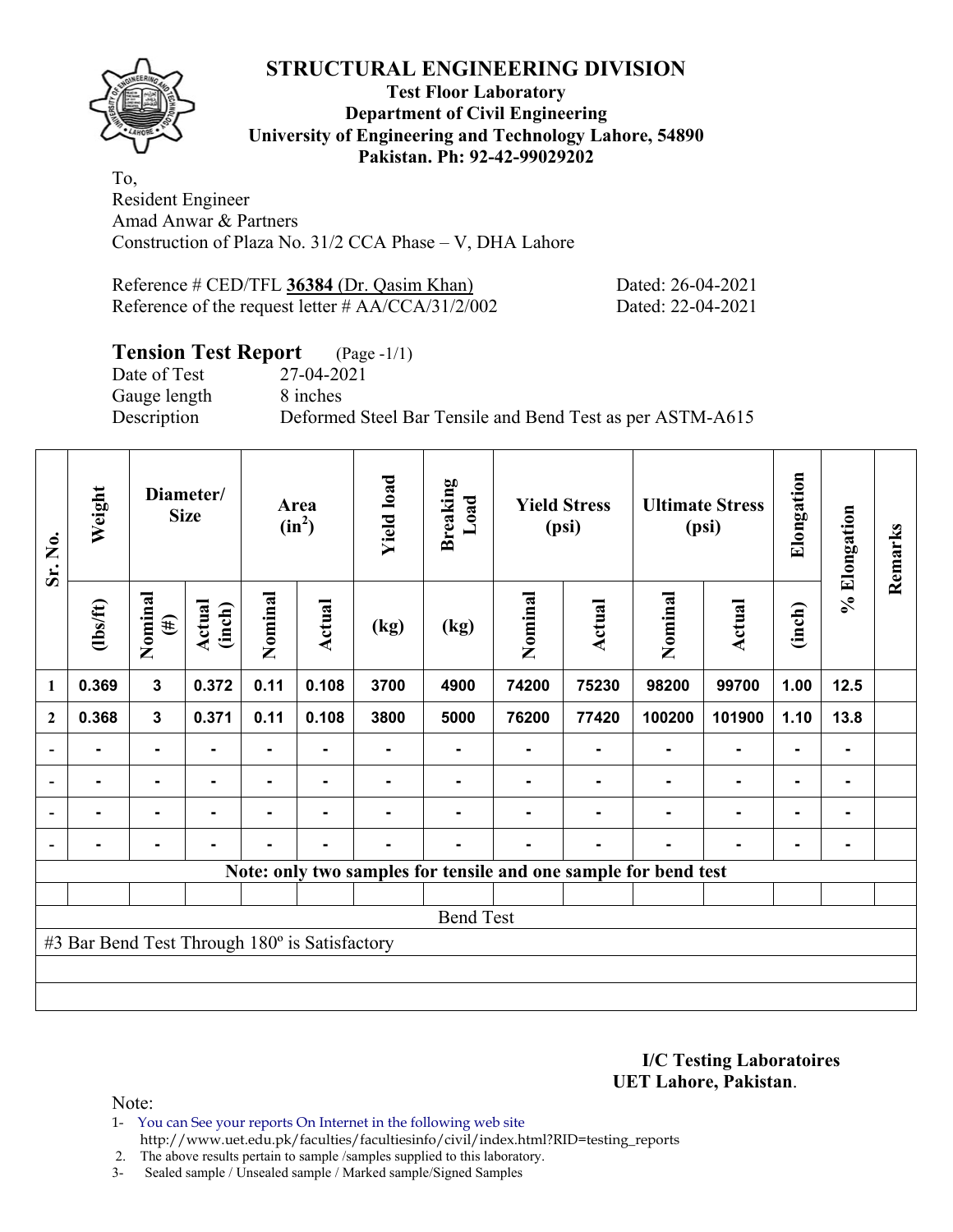### **Test Floor Laboratory Department of Civil Engineering University of Engineering and Technology Lahore, 54890 Pakistan. Ph: 92-42-99029202**

To, Resident Engineer Engineering Consultancy Services Punjab (Pvt) Ltd Supply, Construction, Installation of Water Filtration Plants & Direct Supply in Lahore Division

Reference # CED/TFL **36385** (Dr. Qasim Khan) Dated: 26-04-2021 Reference of the request letter # ECSP/PAPA/CZ-LHR-08 Dated: 26-04-2021

# **Tension Test Report** (Page -1/1)

Date of Test 27-04-2021 Gauge length 8 inches

Description Deformed Steel Bar Tensile and Bend Test as per ASTM-A615

| Sr. No.                  | Weight         |                | Diameter/<br><b>Size</b><br>(mm) |         | Area<br>$(in^2)$ | <b>Yield load</b>                                   | <b>Breaking</b><br>Load |         | <b>Yield Stress</b><br>(psi)                                    |                | <b>Ultimate Stress</b><br>(psi) | Elongation     | % Elongation   | Remarks |
|--------------------------|----------------|----------------|----------------------------------|---------|------------------|-----------------------------------------------------|-------------------------|---------|-----------------------------------------------------------------|----------------|---------------------------------|----------------|----------------|---------|
|                          | (1bs/ft)       | Nominal        | Actual                           | Nominal | Actual           | (kg)                                                | (kg)                    | Nominal | Actual                                                          | Nominal        | Actual                          | (inch)         |                |         |
| $\mathbf{1}$             | 0.383          | 10             | 9.62                             | 0.12    | 0.113            | 3300                                                | 4700                    | 60627   | 64570                                                           | 86347          | 92000                           | 1.40           | 17.5           |         |
| $\boldsymbol{2}$         | 0.373          | 10             | 9.49                             | 0.12    | 0.110            | 3300                                                | 4600                    | 60627   | 66310                                                           | 84510          | 92500                           | 1.20           | 15.0           |         |
| $\overline{\phantom{0}}$ |                | $\blacksquare$ |                                  |         |                  |                                                     |                         |         |                                                                 |                | ۰                               | $\blacksquare$ |                |         |
| $\blacksquare$           | $\blacksquare$ | $\blacksquare$ | $\blacksquare$                   | ٠       |                  |                                                     |                         |         |                                                                 |                | $\blacksquare$                  | $\blacksquare$ |                |         |
|                          | $\blacksquare$ |                | ۰                                | Ξ.      | $\blacksquare$   |                                                     | Ξ.                      |         |                                                                 | $\blacksquare$ | $\blacksquare$                  | $\blacksquare$ | $\blacksquare$ |         |
|                          |                | $\blacksquare$ | $\blacksquare$                   | ٠       | $\blacksquare$   |                                                     |                         |         |                                                                 |                | ٠                               | $\blacksquare$ |                |         |
|                          |                |                |                                  |         |                  |                                                     |                         |         | Note: only two samples for tensile and one sample for bend test |                |                                 |                |                |         |
|                          |                |                |                                  |         |                  |                                                     |                         |         |                                                                 |                |                                 |                |                |         |
|                          |                |                |                                  |         |                  |                                                     | <b>Bend Test</b>        |         |                                                                 |                |                                 |                |                |         |
|                          |                |                |                                  |         |                  | 10mm Dia Bar Bend Test Through 180° is Satisfactory |                         |         |                                                                 |                |                                 |                |                |         |
|                          |                |                |                                  |         |                  |                                                     |                         |         |                                                                 |                |                                 |                |                |         |
|                          |                |                |                                  |         |                  |                                                     |                         |         |                                                                 |                |                                 |                |                |         |

**I/C Testing Laboratoires UET Lahore, Pakistan**.

Note:

1- You can See your reports On Internet in the following web site http://www.uet.edu.pk/faculties/facultiesinfo/civil/index.html?RID=testing\_reports

2. The above results pertain to sample /samples supplied to this laboratory.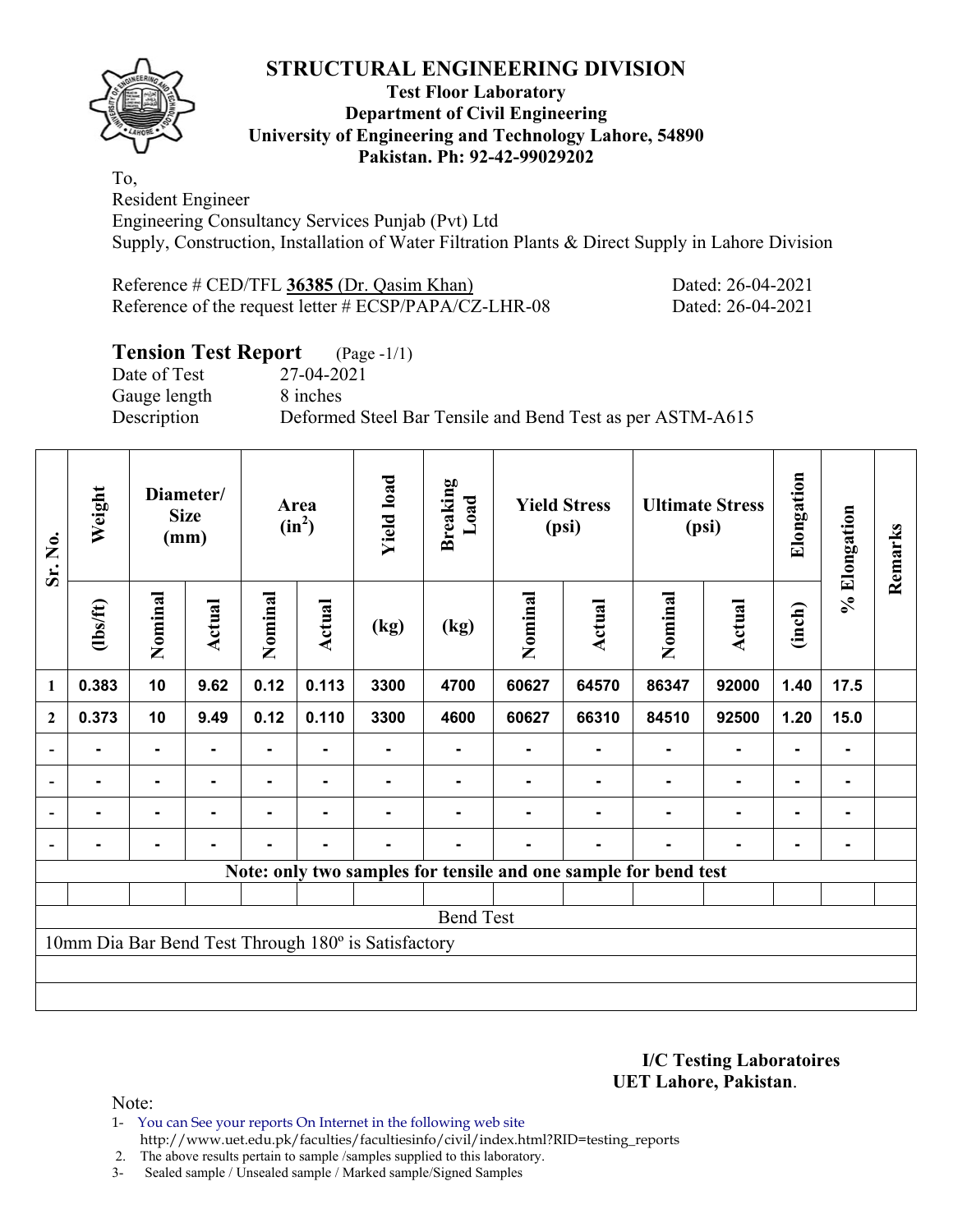

#### **Test Floor Laboratory Department of Civil Engineering University of Engineering and Technology Lahore, 54890 Pakistan. Ph: 92-42-99029202**

To, Resident Engineer

AZEA Sialkot Residency

Rehabilitation/ Repair of Road from Zafarwal to Shakargarh (Group-1 km 0/0 to 17.66 Excluding Fair Portion of 0.58 km length = 17.08 km & Zafarwal City Links Length = 2.34 km Total Length = 19.42 km) in District Narowal

| Reference # CED/TFL 36386 (Dr. Qasim Khan)                   | Dated: 26-04-2021 |
|--------------------------------------------------------------|-------------------|
| Reference of the request letter $\#$ AZEA/SIALKOT/ADAM20/111 | Dated: 19-04-2021 |

# **Tension Test Report** (Page -1/1)

Date of Test 27-04-2021

Gauge length 8 inches

Description Deformed Steel Bar Tensile Test as per ASTM-A615

| Sr. No.                  | Weight   |                | Diameter/<br><b>Size</b><br>(inch) |         | Area<br>$(in^2)$ | <b>Yield load</b> | <b>Breaking</b><br>Load |                | <b>Yield Stress</b><br>(psi)              |                | <b>Ultimate Stress</b><br>(psi) | Elongation | % Elongation   | Grade |
|--------------------------|----------|----------------|------------------------------------|---------|------------------|-------------------|-------------------------|----------------|-------------------------------------------|----------------|---------------------------------|------------|----------------|-------|
|                          | (1bs/ft) | Nominal        | <b>Actual</b>                      | Nominal | <b>Actual</b>    | (kg)              | (kg)                    | Nominal        | <b>Actual</b>                             | Nominal        | <b>Actual</b>                   | (inch)     |                |       |
| 1                        | 0.381    | 3/8            | 0.377                              | 0.11    | 0.112            | 3100              | 4700                    | 62200          | 61070                                     | 94200          | 92600                           | 1.50       | 18.8           |       |
| $\boldsymbol{2}$         | 0.378    | 3/8            | 0.376                              | 0.11    | 0.111            | 3100              | 4700                    | 62200          | 61440                                     | 94200          | 93200                           | 1.40       | 17.5           |       |
| $\mathbf{3}$             | 0.360    | 3/8            | 0.367                              | 0.11    | 0.106            | 3200              | 4500                    | 64200          | 66650                                     | 90200          | 93800                           | 1.30       | 16.3           |       |
| $\overline{\phantom{0}}$ | ۰        | $\blacksquare$ | ۰                                  | ۰.      | -                |                   | $\blacksquare$          |                |                                           | $\blacksquare$ | $\blacksquare$                  | ۰          | ٠              |       |
| $\blacksquare$           | ۰        | $\blacksquare$ | $\blacksquare$                     | ۰       | $\blacksquare$   |                   | $\blacksquare$          | ۰              | $\blacksquare$                            | $\blacksquare$ | $\blacksquare$                  | ۰          | $\blacksquare$ |       |
| $\blacksquare$           | ۰        | $\blacksquare$ | $\blacksquare$                     | ۰       | $\blacksquare$   |                   | $\blacksquare$          | $\blacksquare$ | ٠                                         | $\blacksquare$ | ۰                               | ۰          | ٠              |       |
|                          |          |                |                                    |         |                  |                   |                         |                | Note: only three samples for tensile test |                |                                 |            |                |       |
|                          |          |                |                                    |         |                  |                   |                         |                |                                           |                |                                 |            |                |       |
|                          |          |                |                                    |         |                  |                   | <b>Bend Test</b>        |                |                                           |                |                                 |            |                |       |
|                          |          |                |                                    |         |                  |                   |                         |                |                                           |                |                                 |            |                |       |
|                          |          |                |                                    |         |                  |                   |                         |                |                                           |                |                                 |            |                |       |
|                          |          |                |                                    |         |                  |                   |                         |                |                                           |                |                                 |            |                |       |

**I/C Testing Laboratoires UET Lahore, Pakistan**.

- 1- You can See your reports On Internet in the following web site http://www.uet.edu.pk/faculties/facultiesinfo/civil/index.html?RID=testing\_reports
- 2. The above results pertain to sample /samples supplied to this laboratory.
- 3- Sealed sample / Unsealed sample / Marked sample/Signed Samples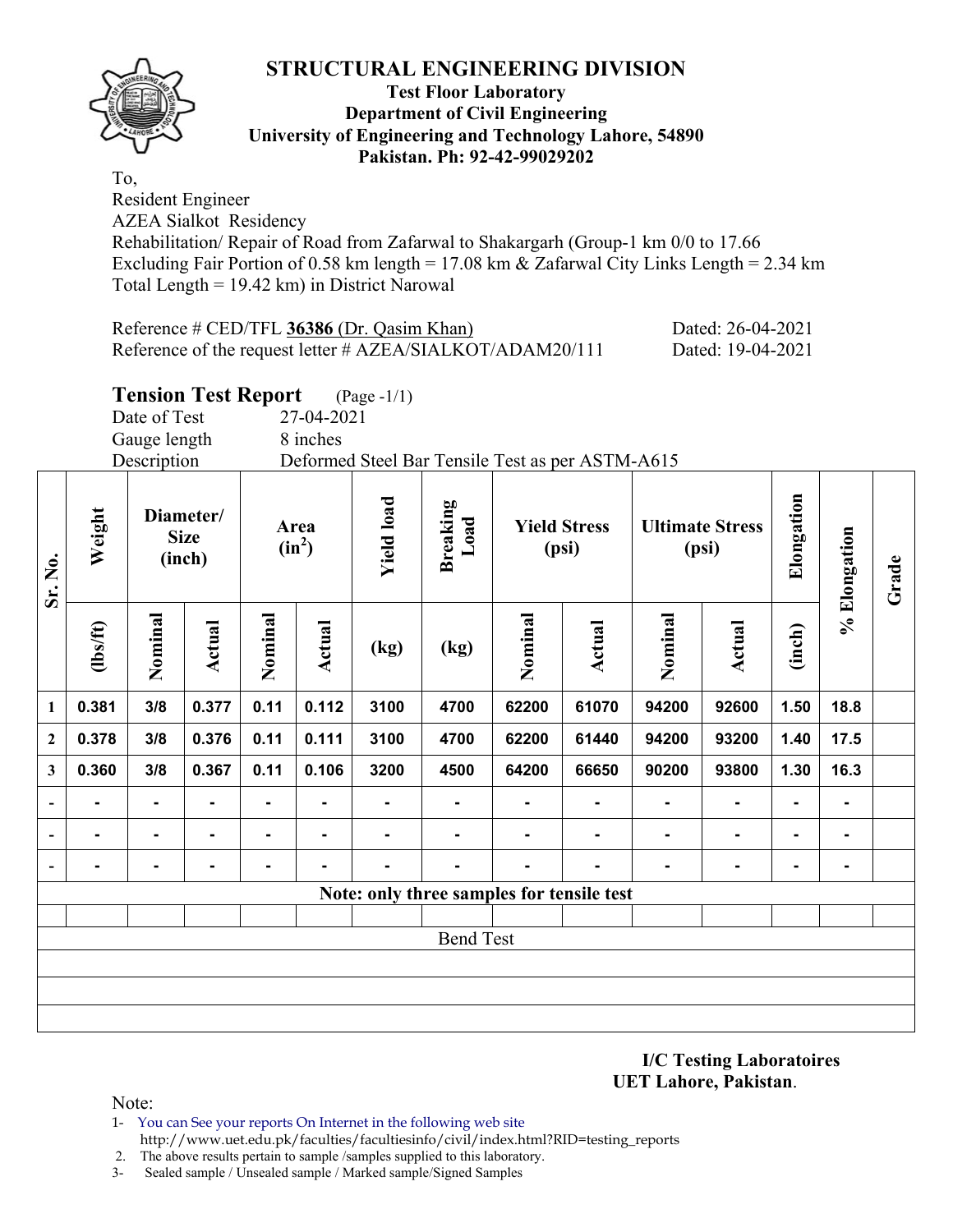

#### **Test Floor Laboratory Department of Civil Engineering University of Engineering and Technology Lahore, 54890 Pakistan. Ph: 92-42-99029202**

To, Project Manager Aldo International (Pvt) Ltd Construction of Bridge at Khaira Distributary, Ata Buxh Road, Kamahan

| Reference # CED/TFL 36387 (Dr. Qasim Khan)      |  |  |
|-------------------------------------------------|--|--|
| Reference of the request letter $\#$ Al/UET/001 |  |  |

Dated: 26-04-2021 Dated: 26-04-2021

# **Tension Test Report** (Page – 1/2)

Date of Test 27-04-2021 Gauge length 640 mm

Description Steel Strand Tensile Test as per ASTM A-416-94a

| Sr. No.                  | <b>Nominal</b><br><b>Diameter</b> | Nominal<br>Weight | <b>Measured</b><br>weight | <b>Yield strength</b><br>clause $(6.3)$ |        | <b>Breaking</b><br>strength<br>clause $(6.2)$ |        | Modulus of<br>Elasticity<br>Young's<br>$\epsilon_{\rm H},$ | % Elongation | Remarks / Coil No. |
|--------------------------|-----------------------------------|-------------------|---------------------------|-----------------------------------------|--------|-----------------------------------------------|--------|------------------------------------------------------------|--------------|--------------------|
|                          | (mm)                              | (kg/km)           | (kg/km)                   | (kg)                                    | (kN)   | (kg)                                          | (kN)   | GPa                                                        |              |                    |
| $\mathbf{1}$             | 12.70<br>(1/2")                   | 775.0             | 770.0                     | 13600                                   | 133.42 | 15600                                         | 153.04 | 198                                                        | >3.50        | XX                 |
|                          |                                   |                   |                           |                                         |        |                                               |        |                                                            |              |                    |
|                          | $\overline{\phantom{a}}$          | $\overline{a}$    |                           | $\overline{\phantom{0}}$                |        |                                               |        |                                                            |              |                    |
| $\overline{\phantom{0}}$ | $\overline{\phantom{a}}$          |                   |                           | $\blacksquare$                          |        |                                               |        |                                                            |              |                    |
|                          | $\overline{\phantom{0}}$          |                   | $\overline{\phantom{0}}$  | $\overline{\phantom{0}}$                |        |                                               |        |                                                            |              |                    |
|                          |                                   |                   |                           |                                         |        |                                               |        |                                                            |              |                    |
| Only one sample for Test |                                   |                   |                           |                                         |        |                                               |        |                                                            |              |                    |

Note:

1. Modulus of Elasticity is based on nominal steel area of the steel strand vide clause 13.3 of ASTM – A416a

2. Load versus percentage strain graphs are attached

**I/C Testing Laboratoires UET Lahore, Pakistan**.

Note:

1- You can See your reports On Internet in the following web site http://www.uet.edu.pk/faculties/facultiesinfo/civil/index.html?RID=testing\_reports

2. The above results pertain to sample /samples supplied to this laboratory.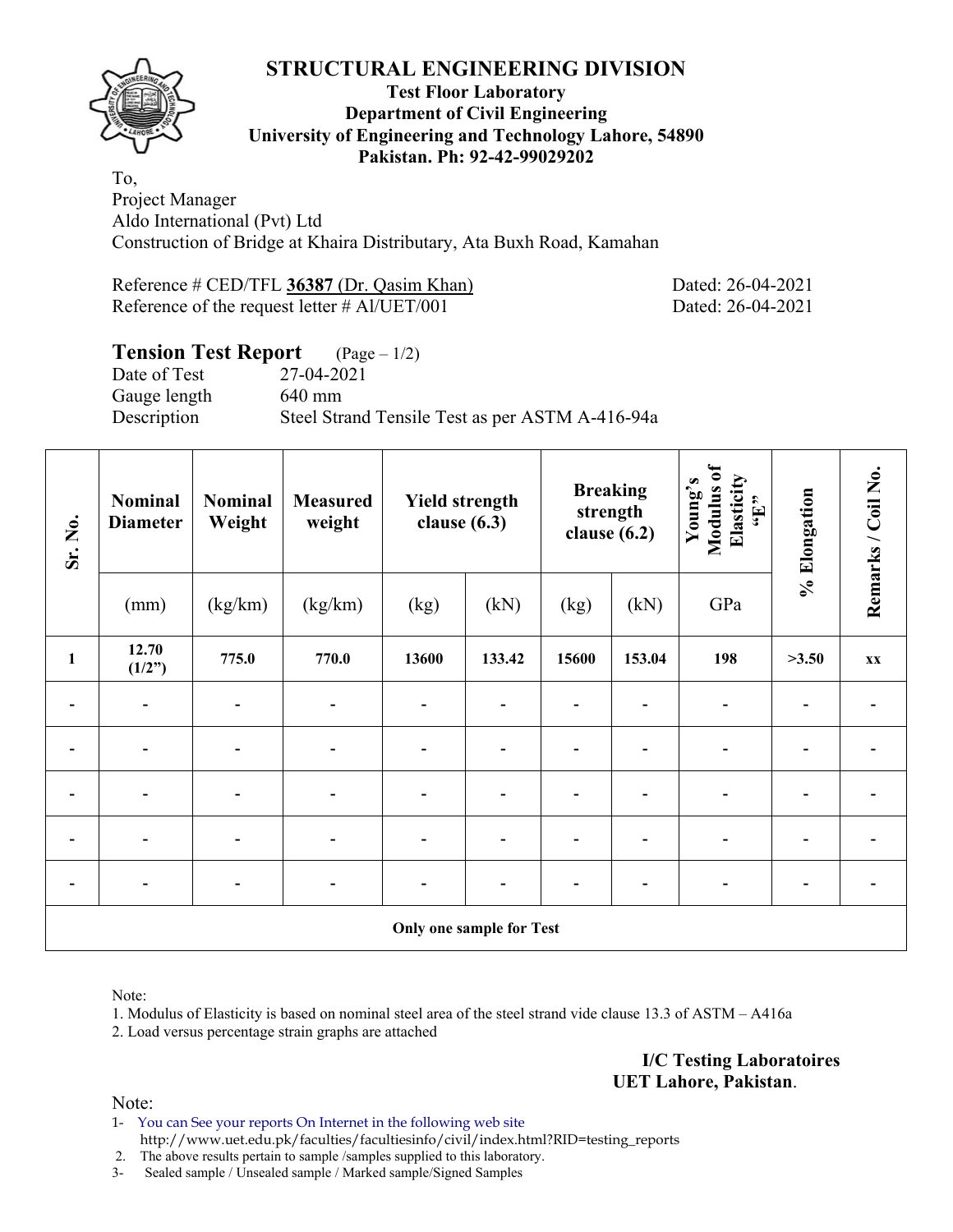

#### **Test Floor Laboratory Department of Civil Engineering University of Engineering and Technology Lahore, 54890 Pakistan. Ph: 92-42-99029202**

To, Project Manager Aldo International (Pvt) Ltd Construction of Bridge at Khaira Distributary, Ata Buxh Road, Kamahan

Reference # CED/TFL 36387 (Dr. Qasim Khan) Dated: 26-04-2021 Reference of the request letter # Al/UET/001 Dated: 26-04-2021

**Graph**  $(Page - 2/2)$ 



**I/C Testing Laboratoires UET Lahore, Pakistan**.

- 1- You can See your reports On Internet in the following web site http://www.uet.edu.pk/faculties/facultiesinfo/civil/index.html?RID=testing\_reports
- 2. The above results pertain to sample /samples supplied to this laboratory.
- 3- Sealed sample / Unsealed sample / Marked sample/Signed Samples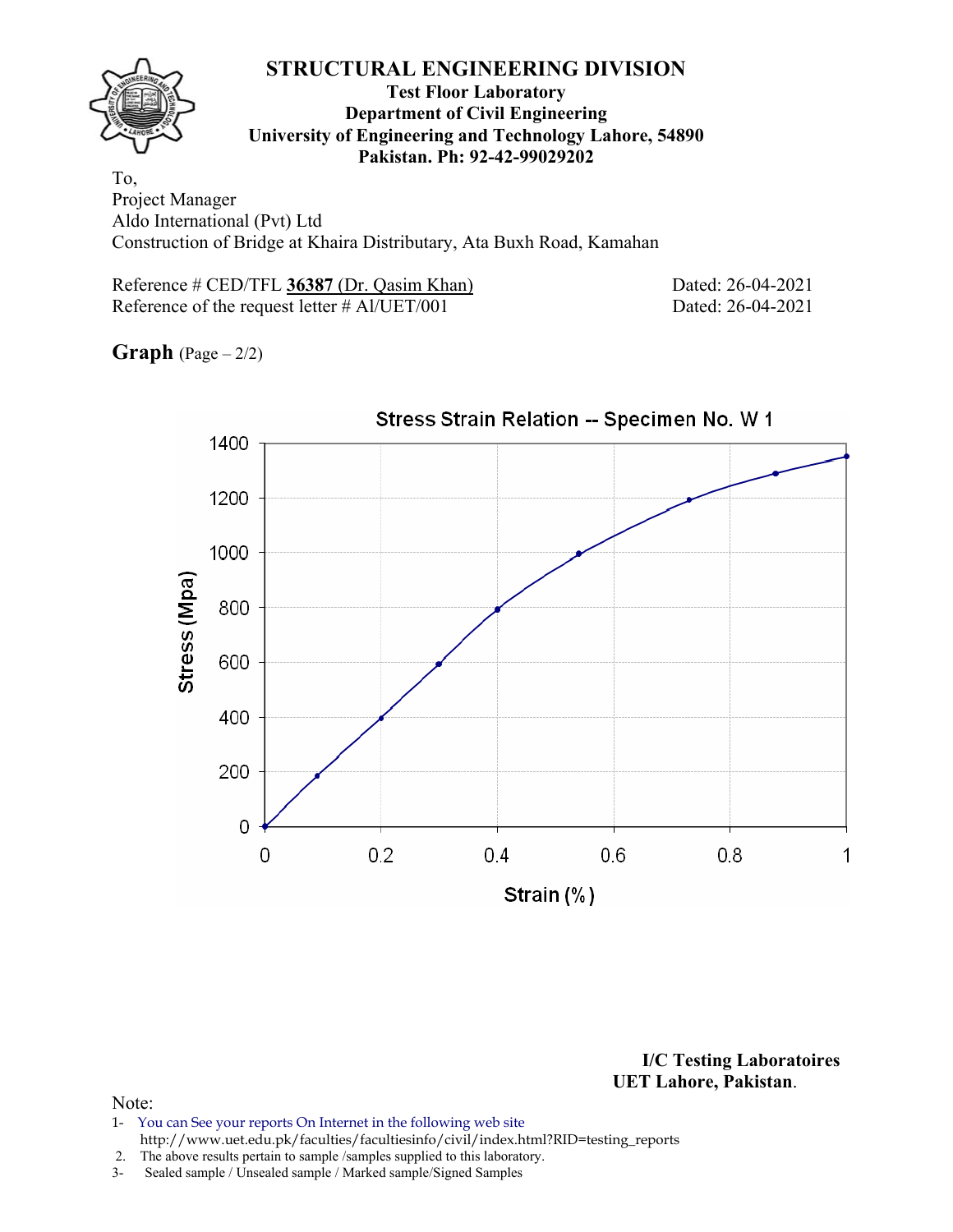

#### **Test Floor Laboratory Department of Civil Engineering University of Engineering and Technology Lahore, 54890 Pakistan. Ph: 92-42-99029202**

To, M/S Ibrahim Nizami Steel Wire Ind. (Pvt) Ltd Lahore

Reference # CED/TFL **36389** (Dr. Qasim Khan) Dated: 27-04-2021 Reference of the request letter # Nil Dated: 27-04-2021

#### **Tension Test Report** (Page -1/2) Date of Test 27-04-2021 Gauge length 2 inches

Description MS Wire Tensile Test

| Sr. No.                                | Weight          | Diameter/<br>size        |                | Area<br>(mm <sup>2</sup> ) |                | <b>Yield load</b> | <b>Breaking Load</b> | <b>Yield Stress</b><br>(MPa) | <b>Ultimate Stress</b><br>(MPa) | Elongation     | % Elongation   | Remarks |
|----------------------------------------|-----------------|--------------------------|----------------|----------------------------|----------------|-------------------|----------------------|------------------------------|---------------------------------|----------------|----------------|---------|
|                                        | $(\text{kg/m})$ | Nominal<br>$(\text{mm})$ | Actual<br>(mm) | Nominal                    | <b>Actual</b>  | (kg)              | (kg)                 | <b>Actual</b>                | <b>Actual</b>                   | (inch)         |                |         |
| $\mathbf{1}$                           | 0.109           | 5                        | 4.20           | -------                    | 13.9           | 1900              | 2800                 | 1344                         | 1981                            | 0.20           | 10.0           |         |
| $\blacksquare$                         | ٠.              | $\blacksquare$           | $\blacksquare$ | $\blacksquare$             | $\blacksquare$ | $\blacksquare$    | $\blacksquare$       | $\blacksquare$               | $\blacksquare$                  | ٠.             | $\blacksquare$ |         |
| $\blacksquare$                         | ۰               | $\blacksquare$           | $\blacksquare$ | $\blacksquare$             | ٠.             | $\blacksquare$    | $\blacksquare$       | $\blacksquare$               | $\blacksquare$                  | $\blacksquare$ | $\blacksquare$ |         |
| $\blacksquare$                         |                 | -                        | $\blacksquare$ | $\blacksquare$             |                | $\blacksquare$    | $\blacksquare$       | $\blacksquare$               | $\blacksquare$                  |                | ۰              |         |
| $\blacksquare$                         |                 | Ξ.                       | $\blacksquare$ | Ξ.                         |                | ۰                 | $\blacksquare$       | $\blacksquare$               | $\blacksquare$                  | $\blacksquare$ | ٠              |         |
|                                        | $\blacksquare$  |                          | $\blacksquare$ | $\blacksquare$             | $\blacksquare$ | $\blacksquare$    | $\blacksquare$       | $\blacksquare$               | $\blacksquare$                  | $\blacksquare$ | ٠              |         |
| Note: only one sample for tensile test |                 |                          |                |                            |                |                   |                      |                              |                                 |                |                |         |
|                                        |                 |                          |                |                            |                |                   |                      |                              |                                 |                |                |         |
| <b>Bend Test</b>                       |                 |                          |                |                            |                |                   |                      |                              |                                 |                |                |         |
|                                        |                 |                          |                |                            |                |                   |                      |                              |                                 |                |                |         |
|                                        |                 |                          |                |                            |                |                   |                      |                              |                                 |                |                |         |
|                                        |                 |                          |                |                            |                |                   |                      |                              |                                 |                |                |         |

**I/C Testing Laboratoires UET Lahore, Pakistan**.

- 1- You can See your reports On Internet in the following web site http://www.uet.edu.pk/faculties/facultiesinfo/civil/index.html?RID=testing\_reports
- 2. The above results pertain to sample /samples supplied to this laboratory.
- 3- Sealed sample / Unsealed sample / Marked sample/Signed Samples